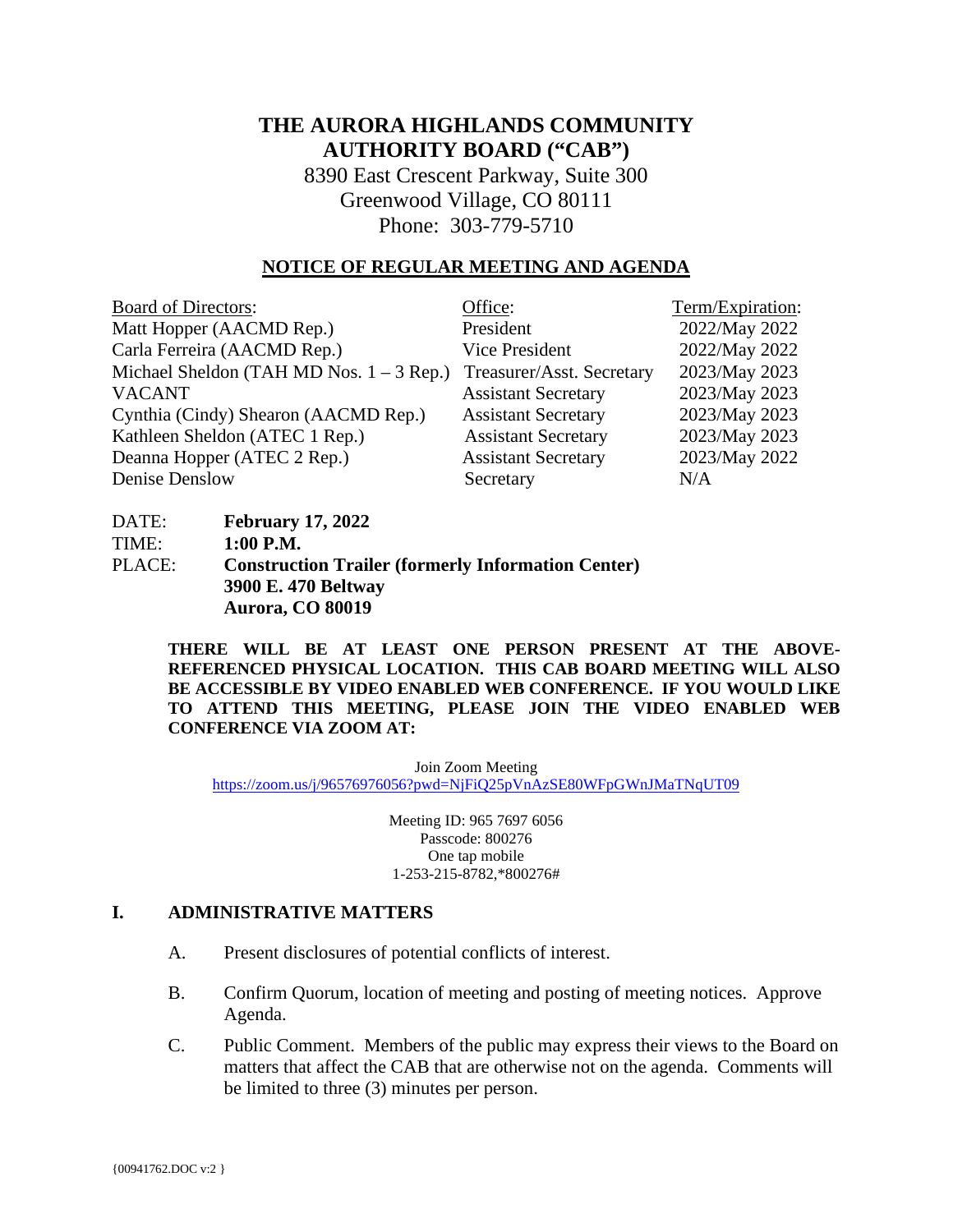# **II. CONSENT AGENDA**

Consent Agenda – These items are considered to be routine and will be ratified by one motion. There will be no separate discussion of these items unless a board member so requests; in which event, the item will be removed from the Consent Agenda and considered in the Regular Agenda.

• Review and consider approval of January 20, 2022 special meeting minutes (enclosure).

# **III. FINANCIAL MATTERS**

- A. Acknowledge engagement of Investment Advisor related to investment of Special Tax Revenue Refunding and Improvement Bonds, Series 2021A Project Funds.
- B. Discuss matters related to proposed Special Tax Revenue Bonds, Series 2022A (ATEC MD No. 1 / Commercial).
- C. Review and consider approval of payment of claims for operating costs, in the amount of \$145,913.63 (numbers based upon information available at time of preparation of Agenda, final numbers to be presented by accountant at meeting) (enclosure).
- D. Review and accept cash position report dated December 31, 2021, updated as of February11, 2022 (enclosure).
- E. Discuss and consider approval of acceptance of the CAB and Aerotropolis Area Coordinating Metropolitan District ("**AACMD**") Engineer's Report and Verification of Costs Associated with Public Improvements Draw No. 44 Engineer's Report and Verification of Costs No. 22 prepared by Schedio Group LLC (enclosure).
- F. Discuss and consider approval of acceptance of the CAB and AACMD Engineer's Report and Verification of Costs Associated with Public Improvements, In-Tract Improvements / In Tract Home Builder Expenses + Draw 42, Engineer's Report and Verification of Costs No. 4 prepared by Schedio Group LLC (enclosure).
- G. Discuss and consider approval of Project Funding Requisition No. 05, under the CAB's Special Tax Revenue Refunding and Improvement Bonds, Series 2021A (enclosure).

# **IV. MANAGER MATTERS**

A. Manager's Report.